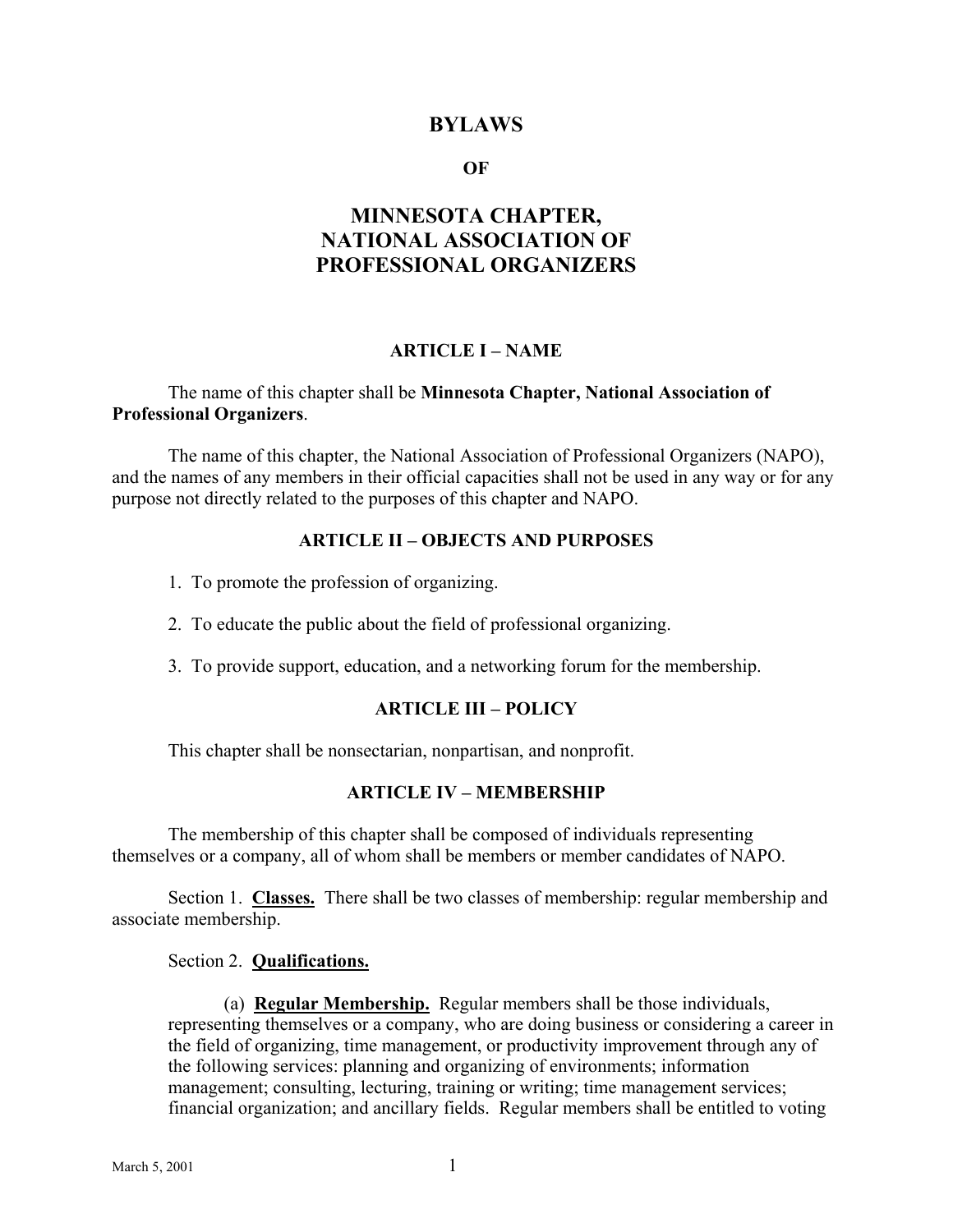privileges and may hold office and chair committees.

(b) **Associate Membership.** Associate members shall be companies who are organizational equipment and supply distributors, vendors, manufacturers, or retailers. Associate member company representatives may not vote, hold office, or chair committees.

Section 3. **Applications for Membership.** Individuals applying for chapter membership shall complete a chapter membership application after, or concurrently with, an application for national membership. Appropriate dues shall be paid both to the chapter and to NAPO at the times the applications are submitted. Applications shall be presented to the chairperson of the Membership Committee for approval. Such applications shall then be submitted to the Board of Directors for approval. Membership shall become effective on the date of such approval by the Board of Directors and payment of annual dues.

### **ARTICLE V – MEETINGS**

Section 1. **Regular Membership Meetings.** Regular meetings of this chapter shall be held on the first Monday of each month. Written notice of each regular meeting shall be given by mail or otherwise distributed to all members at least seven days prior to such meeting.

Any regular meeting may be changed by the Board of Directors at a Board meeting, or by a majority vote of the regular membership present at any regularly called meeting, and thereafter notice of such change shall be given by mail to all members of the chapter at least seven days prior to such changed meeting.

Section 2. **Annual Membership Meeting.** The regular meeting in April shall be known as the annual meeting and shall be for the purpose of electing directors, receiving reports of officers and committees, and for any other business that may arise.

Section 3. **Special Membership Meetings.** Special meetings may be called by the President or the Board of Directors or shall be called upon the written request of ten regular members of the chapter, such request stating the purpose of the meeting. Upon receipt of the written request, the President shall immediately call a special meeting. Written notice of special meetings, setting forth the purpose of the meeting, shall be given by mail by the Secretary to all members at least ten (10) days prior to the date set for such meeting. No business shall be transacted at special meetings except that mentioned in the notice.

Section 4. **Regular Directors' Meetings.** Regular meetings of the Board of Directors shall be held on the first Monday of each month. Written notice of regular meetings of the Board of Directors shall be given by mail to all directors at least seven days prior to such meeting.

Any regular meeting of the Board of Directors may be changed by the President or the Board of Directors at a regularly called Board meeting, and thereafter notice of such change shall be given by mail to all directors at least seven days prior to such changed meeting.

Section 5. **Special Directors' Meetings.** Special meetings of the Board of Directors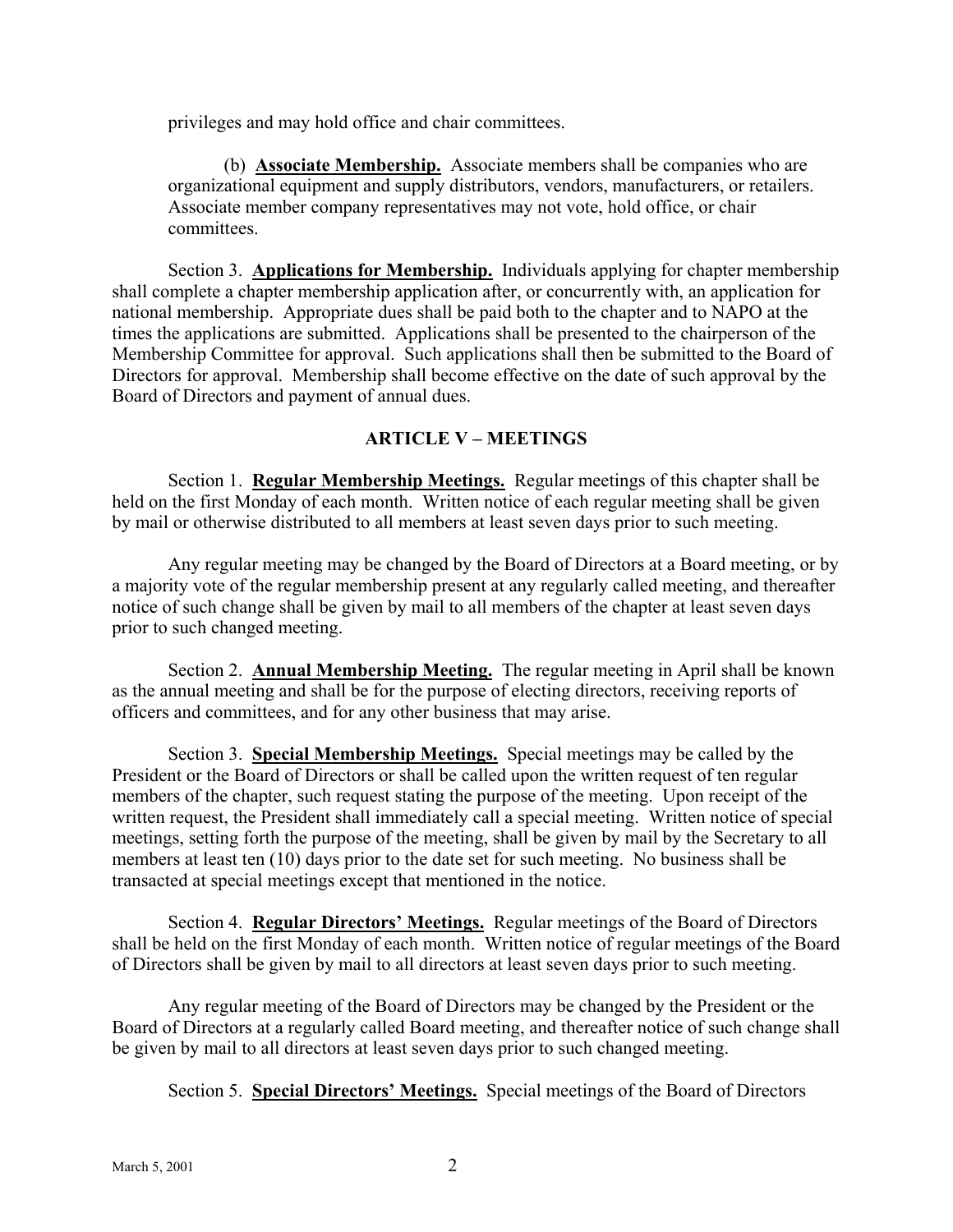may be called by the President or three members of the Board of Directors. Notice of such special meetings shall be mailed to each director at least three days before the day on which the meeting is to be held, or shall be delivered personally or by telephone not later than one day before the day on which the meeting is to be held.

Section 6. **Authorization Without a Meeting.** Any action that may be taken at a meeting of the members or a meeting of the Board of Directors may be taken without a meeting when authorized in writing signed by all of the persons entitled to vote at such a meeting.

### Section 7. **Voting.**

(a) **Membership Meetings.** At regular, annual and special meetings, each regular member shall have one vote. There shall be no proxy voting, absentee ballots or voting by mail at any meeting of this chapter. A member must be present in person to vote.

(b) **Directors' Meetings.** At regular, annual and special meetings of the Board of Directors, each director shall have one vote. If two or more members chair a standing committee, only one may cast a vote on behalf of that committee at a directors' meeting. If a member chairs more than one standing committee, (s)he holds only one vote at a directors' meeting, regardless of how many standing committees (s)he chairs. There shall be no proxy voting, absentee ballots or voting by mail at any directors' meeting of this chapter. A director must be present in person to vote.

Section 8. **Quorum.** A quorum at any properly called meeting consists of those regular members who attend the meeting.

### **ARTICLE VI – DUES**

Section 1. **Annual Dues.** The amount of annual chapter dues shall be determined by the Board of Directors, not to exceed the amount of chapter dues set by NAPO. Dues shall be payable at the time of application for membership, and thereafter as follows:

(a) **For those joining on or after June 2, 1997:** on the anniversary of the date the application for membership was approved.

(b) **For those joining before June 2, 1997:** at the beginning of the fiscal year.

Section 2. **Delinquency.** Members who fail to pay their dues within thirty days after they are due shall be considered delinquent and not entitled to the rights and privileges of membership.

Section 3. **Refund of Dues.** There shall be no refund of dues after an applicant shall have become a member.

# **ARTICLE VII – DIRECTORS AND OFFICERS**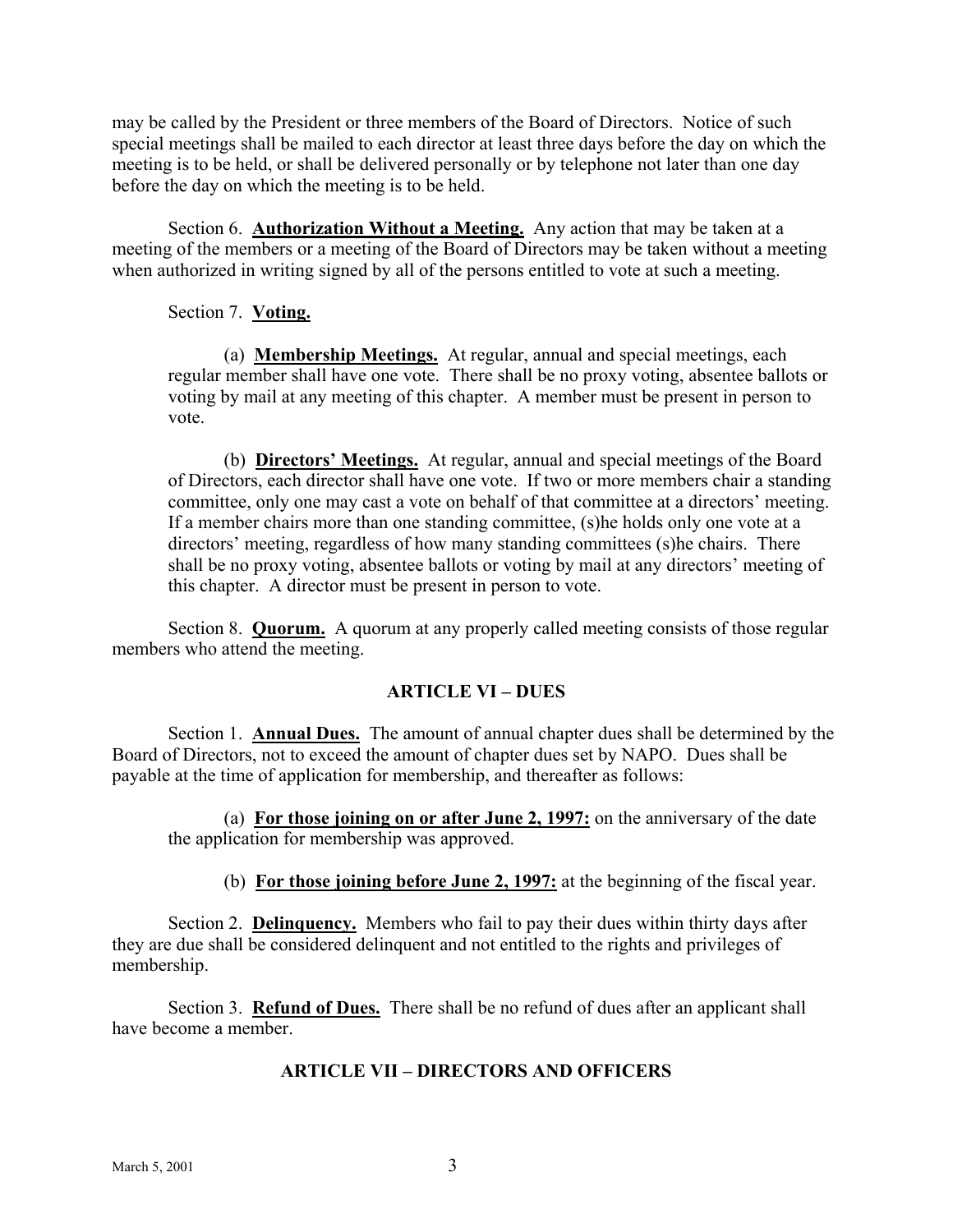Section 1. **Directors.** The property, affairs and business of this chapter shall be managed by the Board of Directors. The Board of Directors shall consist of the officers and chairpersons of all standing committees. The Board of Directors shall act collectively; no individual member shall have any power or authority to act on behalf of the chapter unless specifically authorized and empowered by the Board so to act. The number of directors shall be not less than seven nor more than fourteen.

The Board of Directors shall be subject to the provisions and limitations of all applicable laws, these bylaws, and NAPO's bylaws.

Section 2. **Officers.** The officers of this chapter shall be: President, First Vice President/Membership Committee Chairperson, Second Vice President/Program Committee Chairperson, Secretary, and Treasurer. The term of office of all officers shall be one year from date of election or until their successors shall be elected. All officers shall be directors of this chapter.

Section 3. **Indemnification of Directors and Officers.** This chapter shall indemnify any person who was or is a party or is threatened to be made a party to any threatened, pending or completed action, suit or proceeding, whether civil, criminal, administrative or investigative (other than an action by or in the right of this chapter) by reason of the fact that (s)he is or was a director, officer, employee or agent of this chapter, or is or was serving at the request of the chapter as a director, officer, employee or agent of another corporation, partnership, joint venture, trust or other enterprise, against expenses (including attorneys' fees), judgments, fines and amounts paid in any settlement actually and reasonably incurred by h/her in connection with such action, suit or proceeding if (s)he acted in good faith and in a manner which (s)he reasonably believed to be in or not opposed to the best interests of the chapter, and, with respect to any criminal action or proceeding, had no reasonable cause to believe that h/her conduct was unlawful. The termination of any action, suit or proceeding by judgment, order, settlement, conviction, or upon a plea of nolo contendere or its equivalent shall not, of itself, create a presumption that the person did not act in good faith and in a manner which (s)he reasonably believed to be in or not opposed to the best interests of the chapter, and, with respect to any criminal action or proceeding, had no reasonable cause to believe that h/her conduct was unlawful.

### **ARTICLE VIII – STANDING AND SPECIAL COMMITTEES**

Section 1. **Standing Committees.** Chairpersons of standing committees automatically become directors of this chapter by virtue of their positions. Such chairpersons shall serve for one year from date of election or until their successors are elected. The standing committees of this chapter shall be:

> Database Coordinator Newsletter Finance (see Art. XI, Parliamentarian Sec. 2, below) Program (see Art. XI, Historian Sec. 7, below) Membership (see Art. XI, Public Relations Sec. 4, below) Ways and Means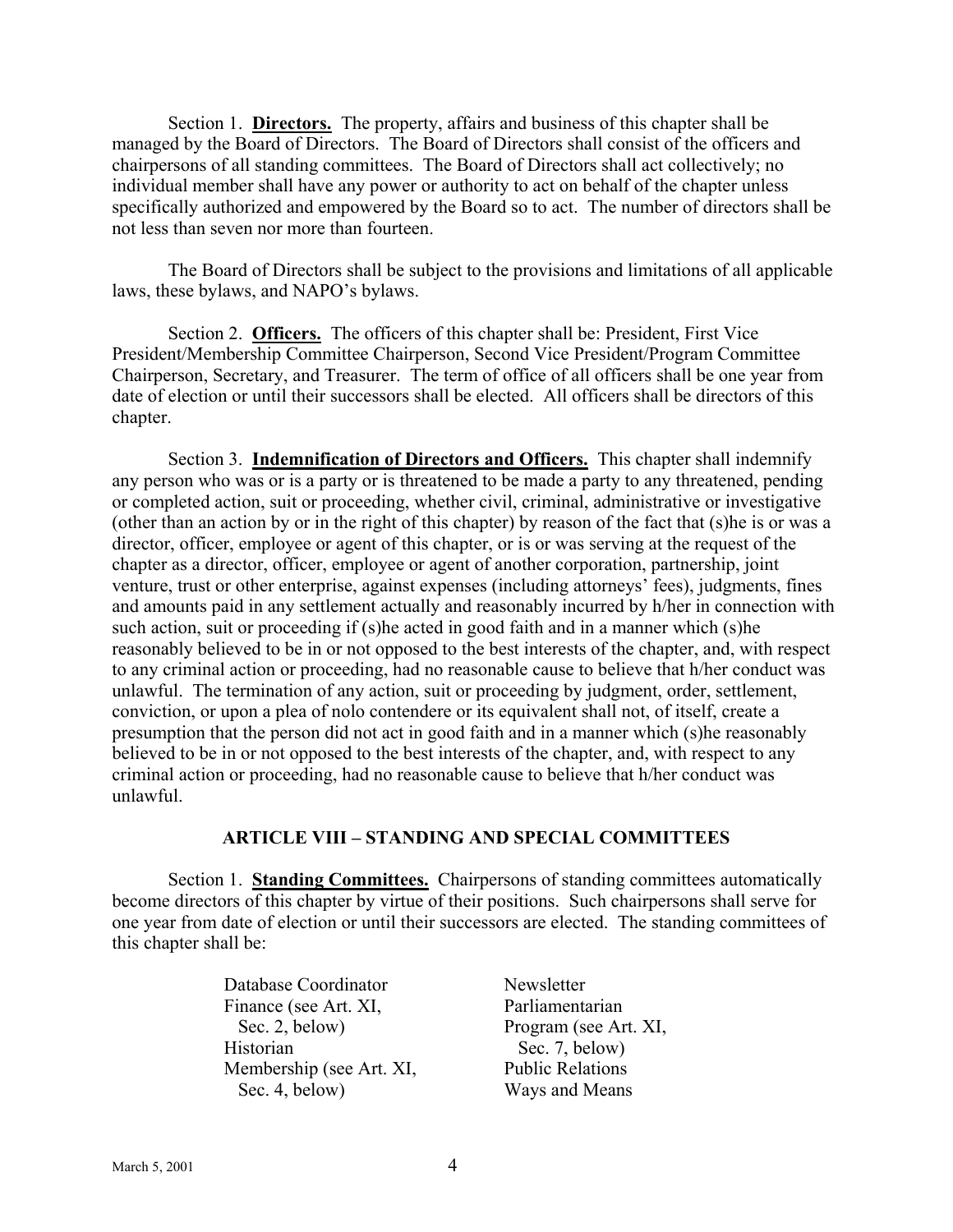If two or more regular members chair a standing committee, only one may cast a vote on behalf of that committee at a directors' meeting. If a regular member chairs more than one standing committee, (s)he holds only one vote at a directors' meeting, regardless of how many standing committees (s)he chairs.

Section 2. **Special Committees.** The President may appoint from time to time chairpersons of such special committees as (s)he may consider necessary, subject to the approval of the Board of Directors. A special committee ceases to exist after the completion of its specified task. A directorship is not conferred on special committee chairpersons.

### **ARTICLE IX – NOMINATION AND ELECTION OF OFFICERS AND STANDING COMMITTEE CHAIRPERSONS**

Section 1. **Nominations Committee.** A Nominations Committee of three regular members shall be elected at the annual meeting by voice vote. It shall be the duty of this committee to nominate candidates for the offices and standing committee chairs to be filled at the annual meeting the following April, and cause a ballot to be prepared containing, in alphabetical order, the names of all nominees for each office and standing committee chair. No person shall be eligible to hold office or be a standing committee chairperson in this chapter who is not a regular member at the time of election. No name shall be placed in nomination without the consent of the nominee. The ballot shall be published in the newsletter immediately preceding the annual meeting. The committee is discharged when its report is formally presented at the annual meeting. Nominations may also be made from the floor at the time of elections.

Section 2. **Election of Officers and Standing Committee Chairpersons.** The officers and standing committee chairpersons shall be elected at the annual meeting. The First Vice President shall conduct the elections, assisted by the Secretary. The order of election of officers shall be: President, First Vice President, Second Vice President, Secretary, Treasurer. The election of standing committee chairpersons shall follow the election of officers. The order of election of standing committee chairpersons shall be the order in which the committees appear in the bylaws.

All officers and standing committee chairpersons shall be elected by ballot. However, if there is but one candidate for an office or standing committee chairpersonship, the ballot may be dispensed with and the vote may be by voice. In the event of a write-in vote, the consent of the candidate shall have been obtained in advance.

The First Vice President shall appoint tellers to receive and count the votes. A majority of the votes cast shall be necessary for the election of any officer or standing committee chairperson. In the event any ballot cast does not show a majority for any one nominee for any office or chair listed, the person having the lowest number of votes on the first ballot shall be eliminated, and on each succeeding ballot the person having the lowest vote shall be dropped. This procedure shall be followed until a majority shall have been received. The term of office of officers and standing committee chairpersons shall begin at the close of the annual meeting at which they are elected. Election results shall be sent to NAPO by the First Vice President who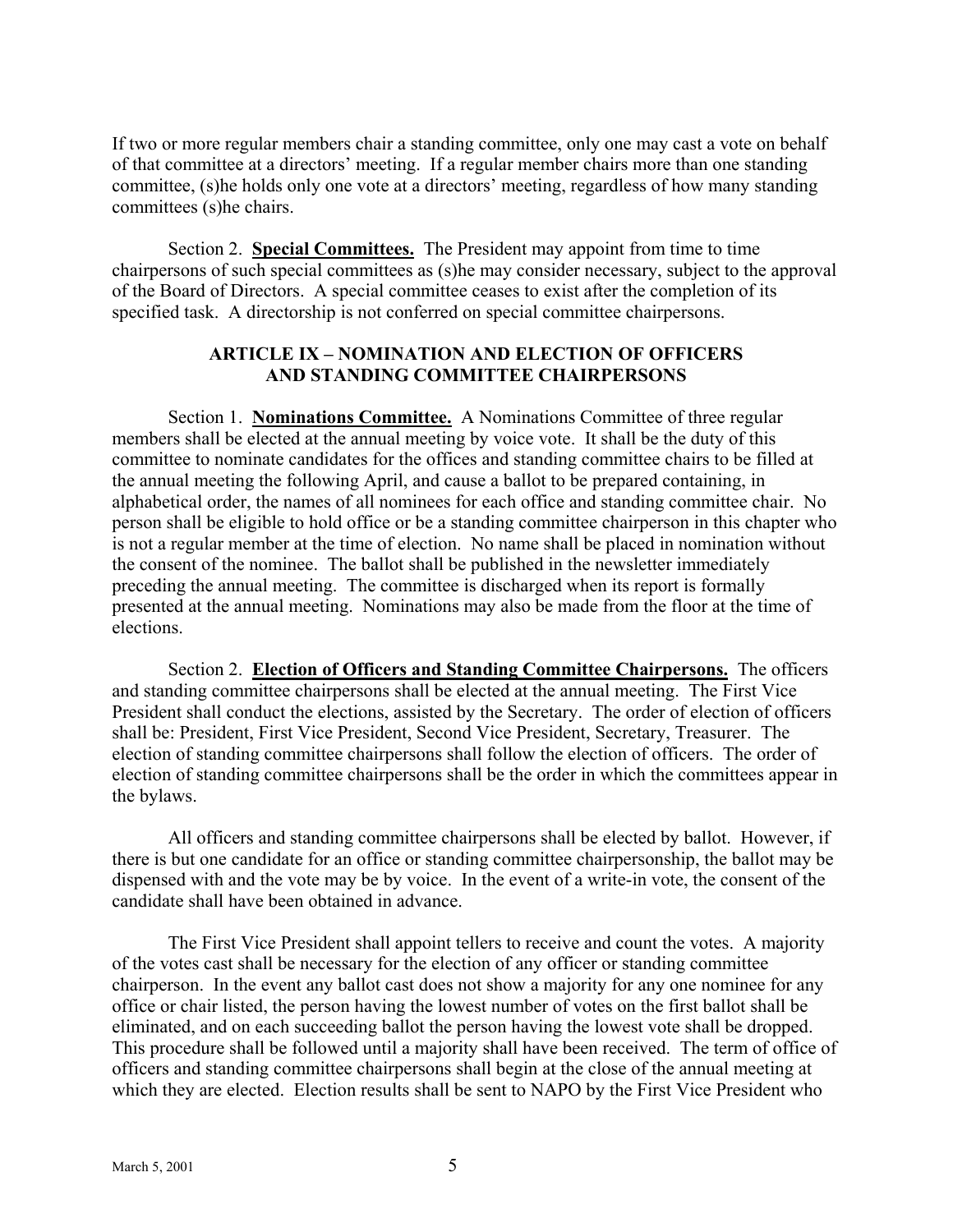conducted the election within two weeks of the election.

In the event of a vacancy in the office of President, the First Vice President shall succeed to such office for the unexpired term. A vacancy in all other offices or in any standing committee chairpersonship shall be filled by a regular member appointed by the Board of Directors. The Board of Directors of this chapter shall have the power to declare a vacancy in any office or standing committee chairpersonship by reason of the absence of an officer or chairperson for three successive regular directors' meetings, unless, in the Board's opinion, such absence has been unavoidable.

### **ARTICLE X – DUTIES OF OFFICERS**

Section 1. **President.** The President shall preside at all meetings of this chapter and of its Board of Directors, and shall perform such other duties as ordinarily pertain to this office. (S)he may appoint all special committee chairpersons, subject to the approval of the Board of Directors, and shall be an ex-officio member of all committees, except the Nominations Committee.

Section 2. **First Vice President.** The First Vice President shall preside in the absence of the President and shall perform such other duties as ordinarily pertain to this office. (S)he shall be chairperson of the Membership Committee. (S)he shall conduct the elections of officers and standing committee chairpersons, assisted by the Secretary.

Section 3. **Second Vice President.** The Second Vice President shall preside in the absence of the President and the First Vice President and shall perform such other duties as ordinarily pertain to this office. (S)he shall be chairperson of the Program Committee.

Section 4. **Secretary.** The Secretary shall keep a correct recording of the proceedings of all meetings of the chapter and of the Board of Directors, and shall conduct the correspondence of the chapter. (S)he shall assist the First Vice President in the elections of officers and standing committee chairpersons. All records and letters, including the minute book, shall be turned over to h/her successor at the close of h/her term.

Section 5. **Treasurer.** The Treasurer shall collect all dues and assessments of this chapter and shall make disbursements by check signed by the Treasurer or President, and shall co-sign with the President all obligations and contracts approved by the Board of Directors. (S)he shall deposit the funds of the chapter in such bank as the Board of Directors may direct and at the discretion of the Board of Directors shall furnish a bond, at the expense of the membership. (S)he shall keep an account of all receipts and disbursements, making a monthly report to the membership and an annual written report at the annual meeting. (S)he shall prepare and forward to NAPO the monthly report, annual budget, and federal and state tax forms where required by law. (S)he shall be chairperson of the Finance Committee.

An Auditing Committee of three regular members shall be appointed by the President at the August regular meeting, whose duty it shall be to audit the Treasurer's accounts at the close of the fiscal year and to report at the October meeting.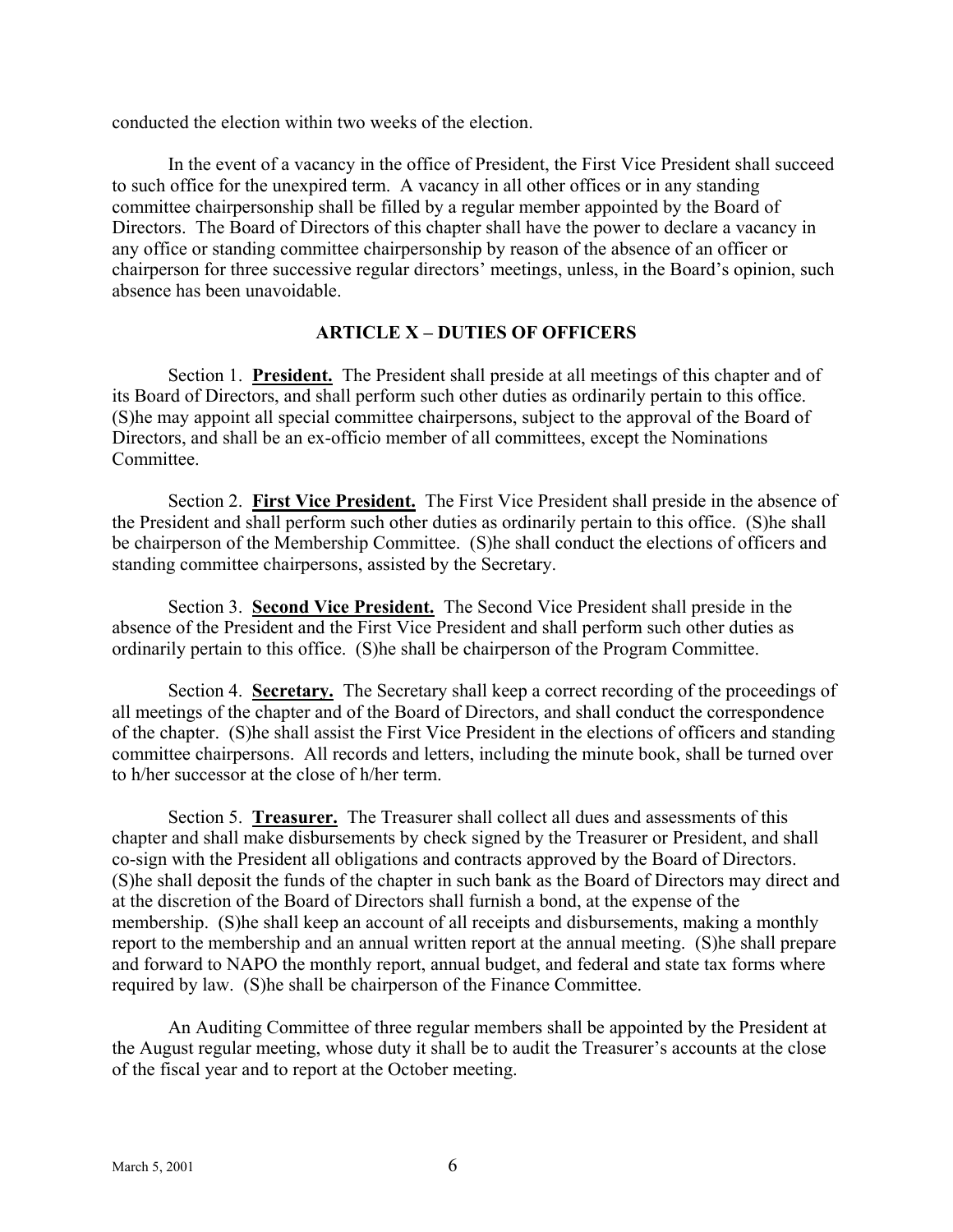#### **ARTICLE XI – DUTIES OF STANDING COMMITTEES**

Section 1. **Database Coordinator.** The Database Coordinator shall maintain a database of information as required by the chapter and shall produce reports, labels, lists, directories, and statistics based on the database records.

Section 2. **Finance.** The Treasurer shall be the chairperson of this committee. An estimated budget for the fiscal year shall be proposed by this committee and presented for approval to the Board of Directors at the September Board meeting. This committee may from time to time submit supplements to the budget for the current fiscal year.

Section 3. **Historian.** (S)he shall keep a record of the activities of this chapter in the form of a history book and shall be responsible for the safe storage of the chapter's history books and archives. (S)he shall compile two history books: one to present to the outgoing President, and one to remain the property of this chapter as a continuing record of its activities.

Section 4. **Membership.** The First Vice President shall be the chairperson of this committee. This committee shall collect, maintain, and disseminate prospect and membership information, and keep a current list of paid members, designating those who are regular and associate members. This committee shall prepare and distribute a current membership roster at the November regular meeting. It shall be the duty of this committee to solicit new members and consider all applications for membership. Applications shall be made upon forms furnished by this chapter and may be taken by any member and submitted to this committee.

Section 5. **Newsletter.** It shall be the duty of this committee to prepare and publish a monthly newsletter to be mailed to all members, or otherwise distributed to the membership.

Section 6. **Parliamentarian.** The parliamentarian shall rule on all questions of order and see that parliamentary rules are followed in all things, and shall interpret the bylaws of this chapter.

Section 7. **Program.** The Second Vice President shall be the chairperson of this committee. This committee shall plan and provide for the speakers and entertainment at all meetings of the chapter. This committee shall also plan the locations of meetings, see that the meeting room is set up appropriately for the type of program being presented, and at the end of the meeting return the room to the order required by the management. This committee shall accept and keep a list of reservations for each meeting, as required. This committee shall have charge of refreshments and make reservations for all dinners, and shall collect the dinner money and turn it over to the Treasurer. The Program Committee chairperson shall serve as the liaison with NAPO's Vice President of Public Relations for the NAPO annual conference.

Section 8. **Public Relations.** This committee shall have charge of sending announcements to newspapers, radio and television media and other facilities in order to keep the public aware of events of the chapter.

Section 9. **Ways and Means.** This committee shall have charge of the raising of funds for any purpose whatsoever other than the collection of dues, and shall devise such methods of